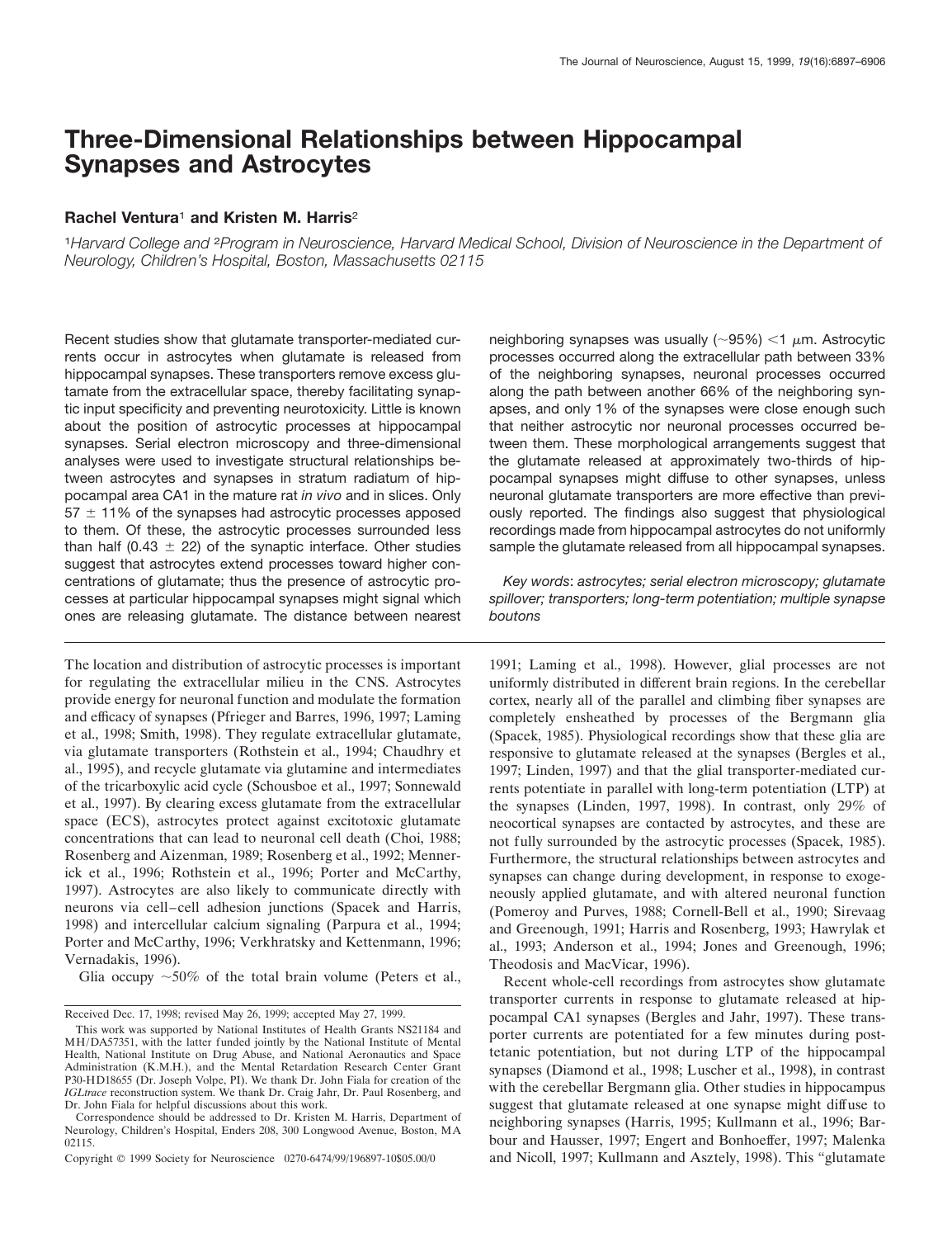Here serial electron microscopy (EM) and three-dimensional (3D) analyses were used to determine the structural features of hippocampal synapses and neighboring astrocytic processes that might regulate glutamate. In addition, the distance of the extracellular path between neighboring synapses was measured, and the structural components along the path that might affect the diffusion of glutamate were delineated.

#### **MATERIALS AND METHODS**

All of our protocols undergo yearly review by the Animal Care and Use Committee at Children's Hospital according to the National Institutes of Health guidelines. EM series from previous studies were used. Some were from the hippocampi of two male rats (rat 1, 137 gm, 39 d; rat 2, 310) gm, 77 d), which were prepared under deep pentobarbital anesthesia by intravascular perfusion with 2.5% glutaraldehyde, 2% paraformaldehyde, 1 mm CaCl<sub>2</sub> and 2 mm MgCl<sub>2</sub> at pH 7.4, 40–45 $^{\circ}$ C, and 4 psi pressure (Harris and Stevens, 1989; Harris et al., 1992). Other series were from hippocampal slices from two male rats (rat 3, 326 gm, 53 d; rat 4, 279 gm, 60 d), which had been prepared by microwave-enhanced fixation (Sorra and Harris, 1998). All of the series were located 150–250  $\mu$ m from the hippocampal CA1 pyramidal cell body layer in the middle of stratum radiatum.

Table 1 summarizes the sources of each sample used for the analyses described in Results. The first two samples of rat 1 were used in all of the analyses. The other samples were used to assess the generality of the results in different animals, as well as in hippocampal slices maintained *in vitro*.

New 3D reconstructions were completed using software programs developed in the Image Graphics Laboratory at Children's Hospital [available through http://synapses.tch.harvard.edu (until October, 1999) and http://www.nimh.nih.gov/neuroinformatics/]. Photographs from serial sections were scanned using the HP Scanjet 4C scanner, and then the images were digitally rotated and adjusted in the x–y plane to obtain optimal alignment. Traces were superimposed on objects of interest and volumetric, areal, or linear dimensions were computed via calibrated pixels as determined by a calibration grid (Ted Pella, Inc., Redding, CA) that was originally photographed and then scanned with each series. 3D surfaces were rendered using 3D Studio Max (Kinetix, San Francisco, CA).

Statistics were performed using SigmaStat (Jandel Scientific), and all data are represented either as the individual sample points distributed around the mean or as the mean  $\pm$  SD, depending on the specific analysis described in Results.

# **RESULTS**

## **Astrocytic content in stratum radiatum of hippocampal area CA1**

Astrocytic processes were identified by their irregular, stellate shape and by the presence of glycogen granules and bundles of

intermediate filaments (data not shown) in a relatively clear cytoplasm (Fig. 1*a*) (also see Peters et al., 1991). Astrocytic content in the neuropil of stratum radiatum was estimated from 23 randomly selected sections obtained from each of the four rats (analysis 1, Table 1). The astrocytic content was determined by outlining and computing the area of all astrocytic profiles and dividing by the total area on each section. Fifteen of these sections had only astrocytic processes, which occupied  $4 \pm 1\%$  of the total area. Eight samples also had a portion of an astrocytic cell body, which together with the astrocytic processes occupied  $7 \pm 2\%$  of the total area.

## **3D reconstructions of synaptic complexes including astrocytic profiles**

Twenty-three representative synapses from rats 1 and 2 were selected for complete 3D reconstruction of the synaptic complexes including the presynaptic bouton, postsynaptic spine, and associated astrocytic processes (Fig. 1*b–d*, Table 1). The synaptic complexes had postsynaptic densities (PSDs) with continuous "macular" (Fig. 1b) shapes or with regions that were "perforated" by electron lucent areas (Fig. 1*c*). Both single synapse boutons (SSBs) (Figs. 1*b,c*) and multiple synapse boutons (MSBs) (Fig. 1*d*) were present. The synaptic complexes occupied from 0.5 to  $1.2 \ \mu m^3$ .

#### **The axon–spine interface**

The axon–spine interfaces have both synaptic and nonsynaptic components. The synaptic interface has a widened synaptic cleft bordered by vesicles in the presynaptic axonal bouton and a PSD in the dendritic spine (Fig. 2*a*). The nonsynaptic interface has a thin extracellular space bordered by spine and bouton membranes without specialization (Fig. 2*a*). The nonsynaptic interface may also contain molecules important for synaptic function, such as those involved in endocytosis or glutamate transport. The perimeter of the axon–spine interface is where substances secreted into the synaptic cleft might escape and diffuse to neighboring synapses.

The total area of the axon–spine interface was measured by 3D reconstruction for 187 synapses from rats 1 and 2 (Table 1). The synaptic interface was determined by measuring the area of the PSD. The difference between the total area of the axon–spine interface and the area of the PSD equaled the nonsynaptic interface area. The areas of the synaptic and nonsynaptic interfaces scaled proportionately (Fig. 2*b*,*c*) ( $r = 0.66$ ). The axon– spine interface of the macular synapses ranged from 0.02 to 0.23



| Rat no.        | Sample<br>identification | Number of<br>synapses | Number of<br>sections | Volume $(\mu m^3)$           | Analyses      |
|----------------|--------------------------|-----------------------|-----------------------|------------------------------|---------------|
|                | k21                      | 82                    | 56                    | 74                           | 1, 2, 3, 4, 5 |
|                | $k34$ dn10               | 66                    | 33                    | 42                           | 1, 2, 3, 4, 5 |
|                | k34_dn21                 | 21                    | 31                    | 21                           | 2, 3, 4, 5    |
|                | k24                      | 9                     | $29 - 40$             |                              |               |
| 2              | k18                      | 9                     | 71                    |                              | 1, 2, 3       |
| 3              | ks69_ODSC                | 60                    | 34                    | 130                          | ı,            |
|                |                          |                       |                       | Area( $\mu$ m <sup>2</sup> ) |               |
|                | ks69_XTYZ                |                       | ◠                     | 276                          |               |
| $\overline{4}$ | ks68_TTSM                |                       |                       | 260                          |               |
|                | ks68_YNLP                |                       |                       | 376                          |               |

Analyses: (1) Astrocytic content in stratum radiatum of hippocampal area CA1; (2) three-dimensional reconstructions of synaptic complexes including astrocytic profiles; (3) the axon–spine interface; (4) astrocytes at the perimeter of the axon–spine interface; (5) distance and composition of the path between nearest neighboring synapses. Sample volumes were estimated by measuring the section area and then multiplying by section thickness and the number of sections.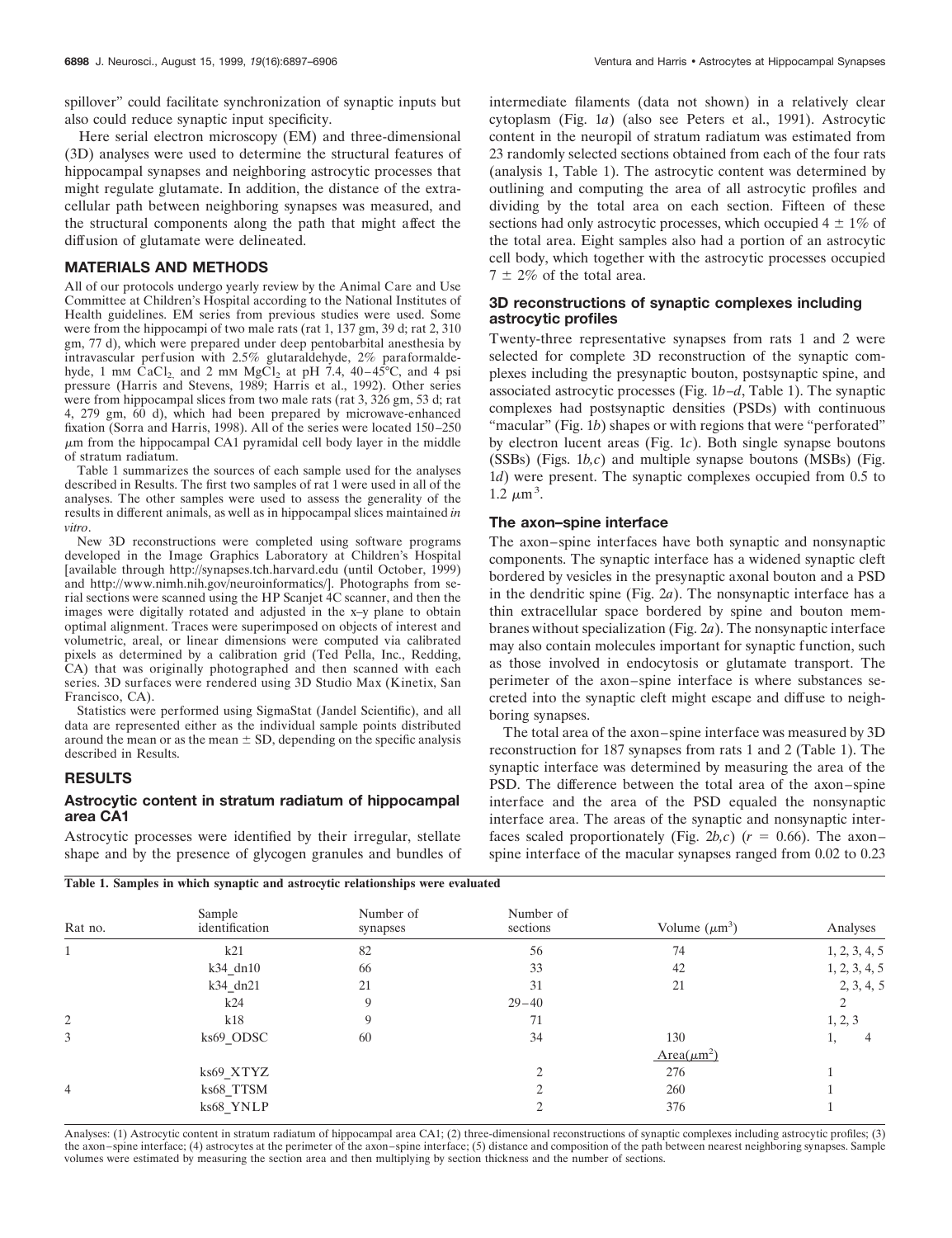

*Figure 1.* Astrocytic profiles and 3D reconstructions illustrating their relationships to synapses in the middle of stratum radiatum of hippocampal area CA1. *a*, Astrocytic profiles are illustrated (*blue*) on a single thin section in the vicinity of 11 synapses (*arrows*). The identity of each of the astrocytic profiles occurring on this single EM section was confirmed by viewing serial sections. On this one section, three synapses have astrocytic profiles at their perimeters (*arrowheads*). To identify whether astrocytic processes occurred at the perimeter of the other synapses, they were viewed through serial sections, and four more of the synapses were found to have astrocytic profiles at their perimeters, for a total of seven. *b–d*, 3D reconstructions illustrate astrocytic profiles (*blue*), boutons ( *green*), spines ( *gray*), and PSDs (*red*). Astrocytic profiles surround (*b*) 50% of the perimeter of this macular synapse and  $(c)$  3% of the perimeter of a perforated synapse, both occurring on SSBs. In *d*, three synapses occur with a single presynaptic bouton, called a multiple synapse bouton, and a single astrocytic process surrounds 75, 64, or 100% of the perimeter of each synapse from *left* to *right*, respectively. Scale bars: 1  $\mu$ m (shown in *b* for *b–d*).

 $\mu$ m<sup>2</sup> and had 48  $\pm$  1% nonsynaptic interface. In contrast, the axon–spine interface of the perforated synapses ranged from 0.25 to 1.1  $\mu$ m<sup>2</sup> and had 63  $\pm$  2% nonsynaptic interface (Mann– Whitney rank sum test,  $t = 2167$ ;  $p < 0.001$ ). The volumes of the synaptic clefts were estimated by multiplying the interface area times cleft width for representative small and large synapses. The volume of the synaptic cleft ranged from 0.15  $\times$  10<sup>-3</sup> to 2.1  $\times$  $10^{-3}$   $\mu$ m<sup>3</sup> at macular synapses, and  $1.7 \times 10^{-3}$  to  $7.6 \times 10^{-3}$  $\mu$ m<sup>3</sup> at the perforated synapses. The volume of the nonsynaptic interface ranged from  $0.005 \times 10^{-3}$  to  $3.5 \times 10^{-3}$   $\mu$ m<sup>3</sup> at the

macular synapses and 2.1  $\times$  10<sup>-3</sup> to 17  $\times$  10<sup>-3</sup>  $\mu$ m<sup>3</sup> at the perforated synapses.

# **Astrocytes at the perimeter of the axon–spine interface**

Astrocytes surrounding the perimeter of the axon–spine interface are ideally situated to regulate glutamate and other substances released at synapses. To determine what percentage of hippocampal synapses had astrocytes at their perimeter, all complete synaptic complexes within the series from rats 1 and 3 were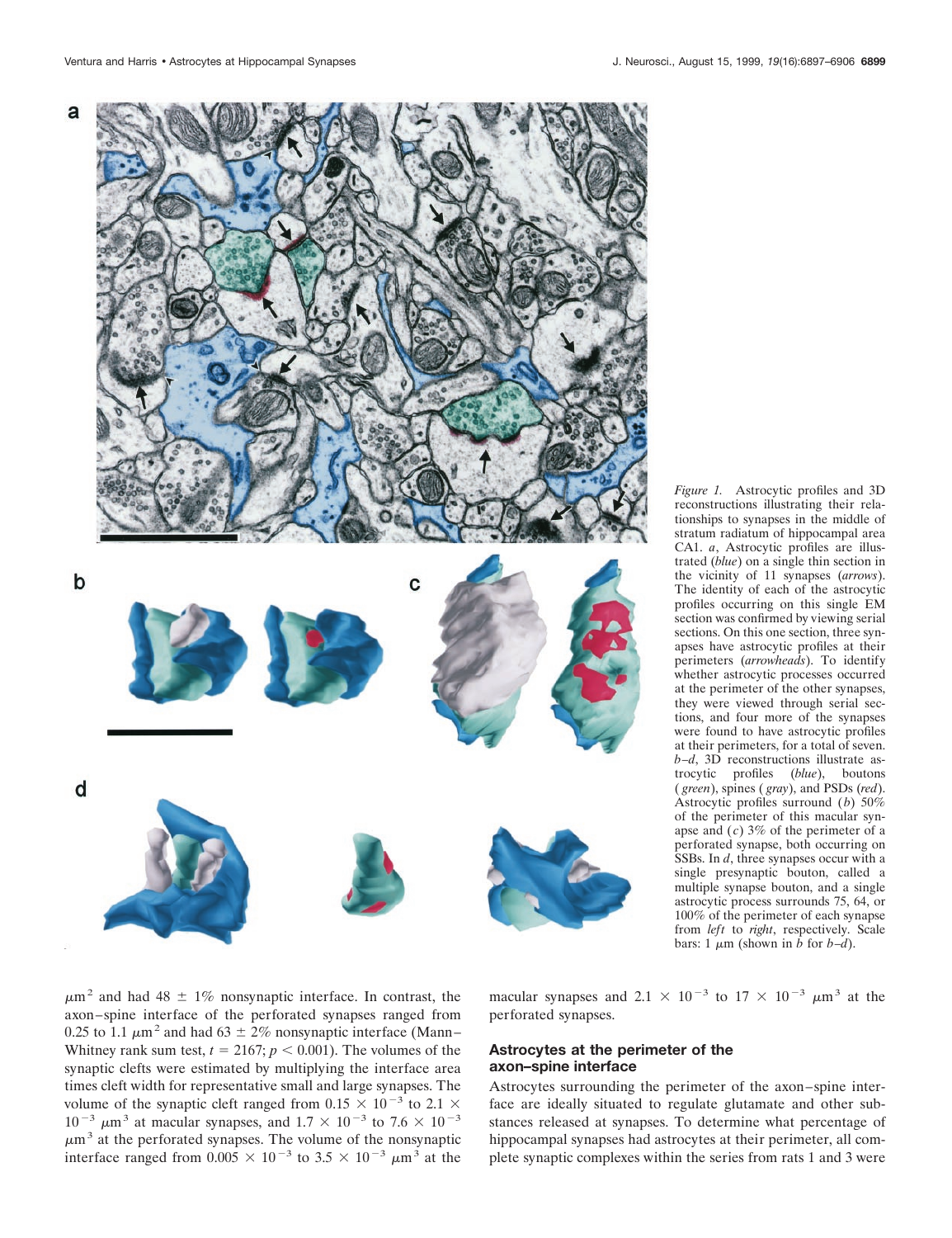

*Figure 2.* The axon–spine interface. *a*, Schematic illustration of the PSD, the nonsynaptic interface, and the perimeter of the axon–spine interface viewed *en face*. *b*, Five 3D reconstructions of the axon–spine interface arranged clockwise in order of increasing PSD size. These reconstructions demonstrate the variability in the sizes and shape of the PSDs and the nonsynaptic interfaces. Scale bar:  $1 \mu m$ . *c*, Larger synapses have larger nonsynaptic interfaces as well.

analyzed (Fig. 3, Table 1). Because the sample volumes were substantially larger (21-130  $\mu$ m<sup>3</sup>) (Table 1) than the largest synaptic complex  $(1.2 \mu m^3)$ , see above), these volumetric analyses contained representative sizes and types of synapses. There were 229 complete synaptic complexes in these sample volumes. Of these, 197 had macular and 32 had perforated PSDs, and 187 occurred on SSBs and 42 occurred on MSBs. Astrocytic profiles occurred at the perimeter of the axon–spine interface of 57% of the synapses (Fig. 3); 44% were astrocytic processes, and 13% were astrocytic cell bodies. Astrocytes occurred at 52% of the

macular synapses, at 88% of the perforated synapses, at 61% of the SSBs, and at 40% of the MSBs (Fig. 3).

The 3D reconstructions illustrate a high variation in how much of the perimeter of the axon–spine interface was surrounded by astrocytic profiles (Fig. 1). The following procedure was used to estimate the fraction of this perimeter that was surrounded for the 131 synapses with astrocytic profiles. On each section of a cross-sectioned synapse, the perimeter had two parts, one at each edge of the axon–spine interface. When the cap (i.e., the last section) of the axon–spine interface was reached, the next section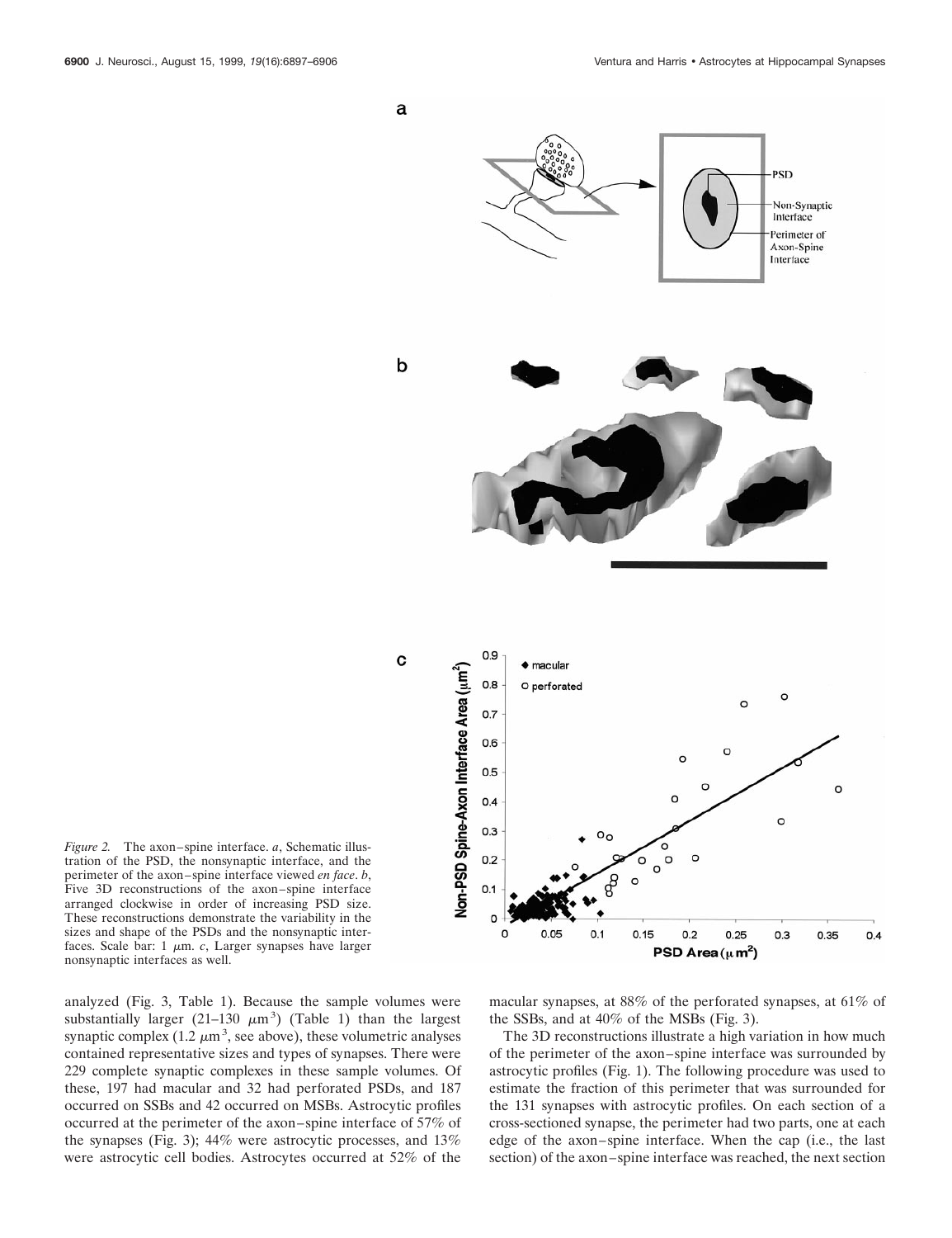

*Figure 3.* Percentage of synapses with astrocytic profiles at the perimeter of the axon–spine interface. (Height of bar  $=$  the mean across 4 series volumes; individual values are superimposed; total  $n = 229$  synapses.)



*Figure 4.* Fraction of the perimeter of individual hippocampal synapses that is surrounded by astrocytic profiles (mean  $\pm$  SD; *n* = 131 synapses). The amount of astrocyte surrounding the perimeter at macular synapses  $(n = 103)$  was greater than at perforated synapses  $(n = 28; *p < 0.01)$ . None of the other differences reached statistical significance.

was evaluated to determine whether astrocytic processes surrounded the cap. Then the fraction of edges with an astrocytic profile was determined. The fraction of this perimeter that was surrounded by astrocytic profiles was  $0.43 \pm 0.22$  (Fig. 4). At macular synapses the fraction that was surrounded was 0.47  $\pm$ 0.23 compared with  $0.34 \pm 0.19$  at perforated synapses ( $t = 2.678$ ;  $p < 0.01$ ). The degree to which the astrocytic profiles surrounded synapses on SSBs (0.45  $\pm$  0.23, *n* = 114) versus MSBs (0.38  $\pm$ 0.20,  $n = 17$ ) was not significantly different ( $t = 1.121$ ;  $p = 0.264$ ). There tended to be more astrocytic coverage at synapses with a smaller nonsynaptic interface, although this trend did not reach statistical significance  $(r = -0.12, p = 0.09)$ .

# **Distance and composition of the path between nearest neighboring synapses**

If glutamate or other substances escape from the synaptic cleft, their impact on neighboring synapses would be affected by the distance they must diffuse. In addition the occurrence of astro-

cytic or neuronal processes along the path might impede diffusion structurally or via binding and subsequent transport. The nearest neighboring (NN) synapse could be identified for 141 of the synapses from rat 1 (Table 1). The NN synapse was found either on the same section  $(n = 98)$ , as is shown in Figure 5, or at an angle through adjacent serial sections ( $n = 43$ ). The length of the tortuous path through extracellular space was measured between neighboring synapses. When the path traversed more than one section, the Pythagorean theorem  $[c = sqrt (a^2 + b^2)]$  was applied. The length across adjacent sections (*c*) was computed by measuring the linear displacement (*a*) and then counting the number of sections traversed and multiplying by section thickness (*b*).

The path between NN synapses often had neuronal (Fig. 5*a,b*) and/or astrocytic profiles between them (Fig. 5*c,d*). Only rarely were the synapses so close to one another that neither neuronal nor astrocytic profiles separated them (Fig. 5*e,f*). The NN synapse occurred either on the same bouton (Fig. 5*b*,  $NNI \leftrightarrow 2$ ) or on a different bouton (Fig. 5*b*,  $NN2 \leftrightarrow 3$ ). Although 22% of the synapses occurred on MSBs (Fig. 6*a*), most of them had NN synapses on a different bouton (Fig. 6*b*). Overall, 88% of the NN synapses occurred on different presynaptic boutons; thus substances escaping from their axon–spine interfaces could reduce input specificity.

Neurotransmitter can be released at the edge and the center of the synaptic interface; hence both edge-to-edge and center-tocenter distances are relevant for understanding diffusion between synapses. The shortest distances through extracellular space between the edges of the PSDs on NN synapses were measured. Then the additional distance from the center to the edge of the synapse was computed by measuring the total PSD area and calculating the average radius, as though the PSD were circular. These radii were added to the edge-to-edge distances to yield the approximate center-to-center distances between NN synapses. The distances between edges of NN synapses ranged from 0.063 to 1.4  $\mu$ m, with a mean of 0.42  $\pm$  0.2  $\mu$ m. The distances between the calculated centers of synapses ranged from 0.26 to 1.8  $\mu$ m, with a mean of  $0.65 \pm 0.3 \mu$ m (Fig. 7*a*).

Approximately 33% of the NN synapse pairs had an astrocytic profile somewhere along the shortest path between them (Fig. 7*b*). Another 65% had neuronal membranes and processes between them, whereas  $< 1.5\%$  of the synapses had neither astrocytic nor neuronal membrane between them. Distances between nearest neighboring synapses were longer when astrocytes occurred along the path (0.53  $\pm$  0.24; *n* = 48) than when they did not (0.36  $\pm$  0.19; *n* = 93; Mann—Whitney rank sum test, *t* = 4481;  $p < 0.001$ ).

# **DISCUSSION**

The focus of this work has been to delineate which variations in the structural features of hippocampal spine synapses and their associated astrocytic processes might influence the regulation of glutamate. The results show that there is large variation in the composition of the axon–spine interface, in whether astrocytic processes surround this interface, and in whether astrocytic or neuronal processes occur along the path between neighboring synapses. This variation in structure suggests that glutamate escapes nonuniformly from hippocampal synapses and that astrocytes regulate these synapses unequally.

Thin sheets of astrocytic processes intermingle with dendrites, axons, and synapses, and occupy only  $\sim$  5% of the neuropil in stratum radiatum of area CA1. This 5% value compares well with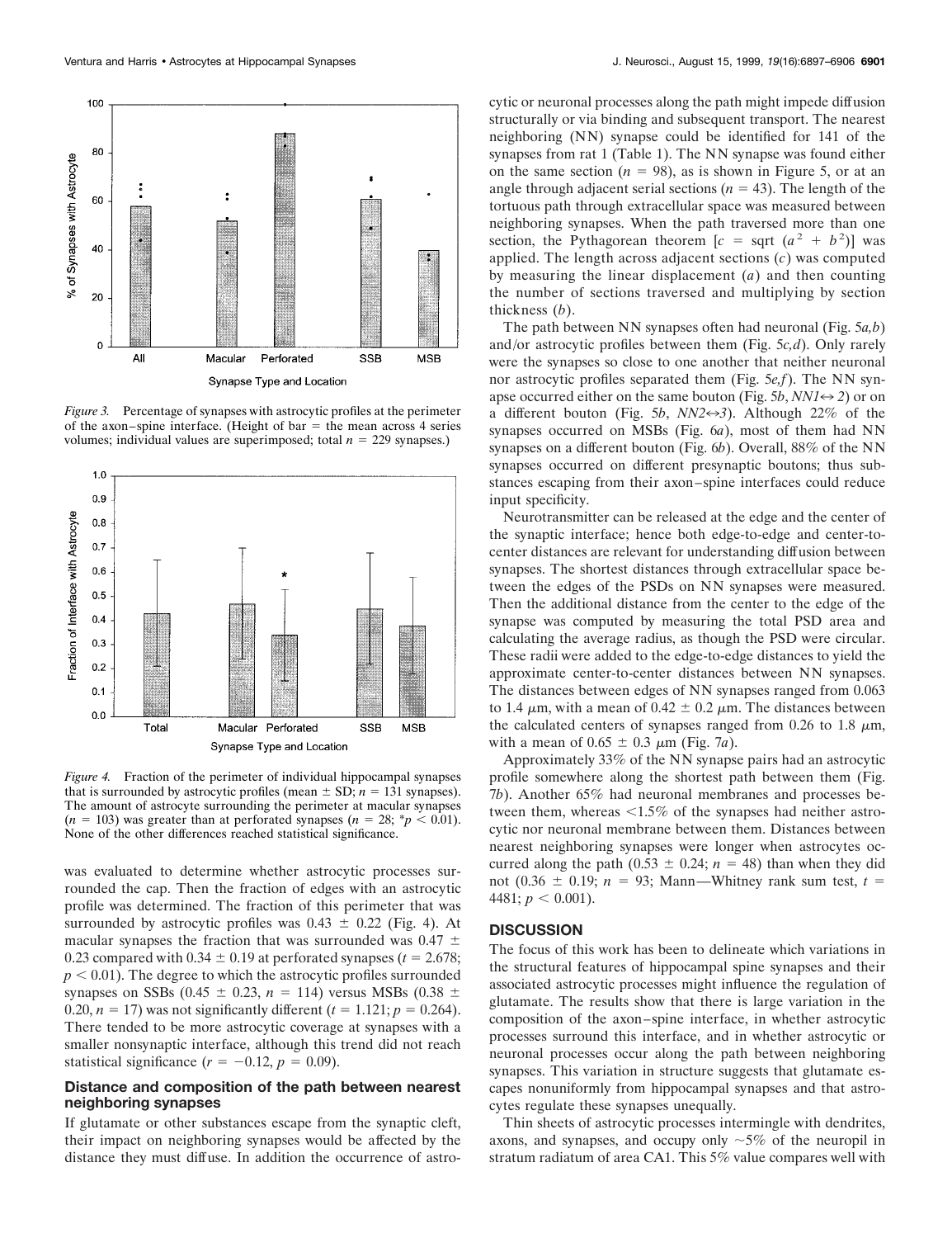

*Figure 5.* Five pairs of nearest neighboring  $(NN)$  synapses. EM (*a*) and schematic (*b*) illustrations of the extracellular path among a cluster of neighboring synapses that have neuronal (*N*, *dotted*) processes or neuronal membranes of the axon–spine interface between them. NN path lengths ( *gray*) denoted by *double arrows* signify mutual NN paths, whereas those with *single arrows* signify one-way NN paths. Path lengths in *b* from *left* to *right* are 0.85, 0.47, and 0.15  $\mu$ m. *c*, *d*, EM and schematic representation of NN synapses that have both neuronal and astrocytic (*A*, *striped*) profiles along that path between them, which is 1.1  $\mu$ m. In *e* and *f*, the two synapses are immediately adjacent to one another with almost no distance ( $< 0.01 \mu m$ ) between them. In this case, the two NN synapses are on an MSB; in the only other case where synapses were this close to one another, the NN synapses were on two different boutons. Scale bar (shown in  $b$ ):  $a$ ,  $b$ , 1  $\mu$ m; (shown in *d*)  $c-f$ , 1  $\mu$ m.



stereological measurements in area CA1 and neocortex (Hawrylak et al., 1993; Jones, Greenough, 1996) but contrasts with cerebellar cortex (Palay and Chan-Palay, 1974). Other studies show that  $\sim$ 10% of all cell membranes in hippocampus are astrocytic, contrasting with  $\sim$ 27% in cerebellar cortex (Lehre and Danbolt, 1998).

The disposition of astrocytic processes around synapses is also variable. A close apposition of astrocytic processes should facilitate binding and transport of synaptically released glutamate into astrocytes (Barbour et al., 1994; Rothstein et al., 1994; Chaudhry et al., 1995; Gundersen et al., 1995; Takahashi et al., 1997). In cerebellar cortex, 3D reconstructions show that glial processes often form a collar around the perimeter of the axon–spine interface (Palay and Chan-Palay, 1974; Spacek, 1985). Single EM sections from hippocampus show synapses with or without astrocytic processes (Lehre and Danbolt, 1998; Rusakov and Kullmann, 1998a,b). Our quantitative 3D analyses reveal that most of the large perforated synapses have astrocytes at their perimeters, although only approximately one-third of the perimeter of individual perforated synapses is surrounded. In contrast, fewer small macular synapses have astrocytes at their perimeter, but those that do are more completely surrounded.

This nonuniform distribution of astrocytic processes raises the question of whether they are randomly distributed or grow toward specific synapses. Astrocytes in cell culture extend processes toward substances that are released at synapses, including glutamate (Hatten, 1985; Cornell-Bell et al., 1990; Matsutani and Yamamoto, 1997). Several factors will determine whether sufficient glutamate or other astrotrophic substances escape from the synaptic cleft, including the amount released and then diluted in the axon–spine interface. Glutamate must escape from the synaptic cleft to the perimeter of at least some of the hippocampal synapses, because glutamate transporter currents occur in astrocytes when the synapses are activated (Bergles and Jahr, 1997). The probability of glutamate being released during synaptic transmission varies greatly among hippocampal synapses (Hessler et al., 1993; Murphy and Segal, 1997; Liu et al., 1999; Ma et al., 1999). Large perforated synapses have many docked vesicles and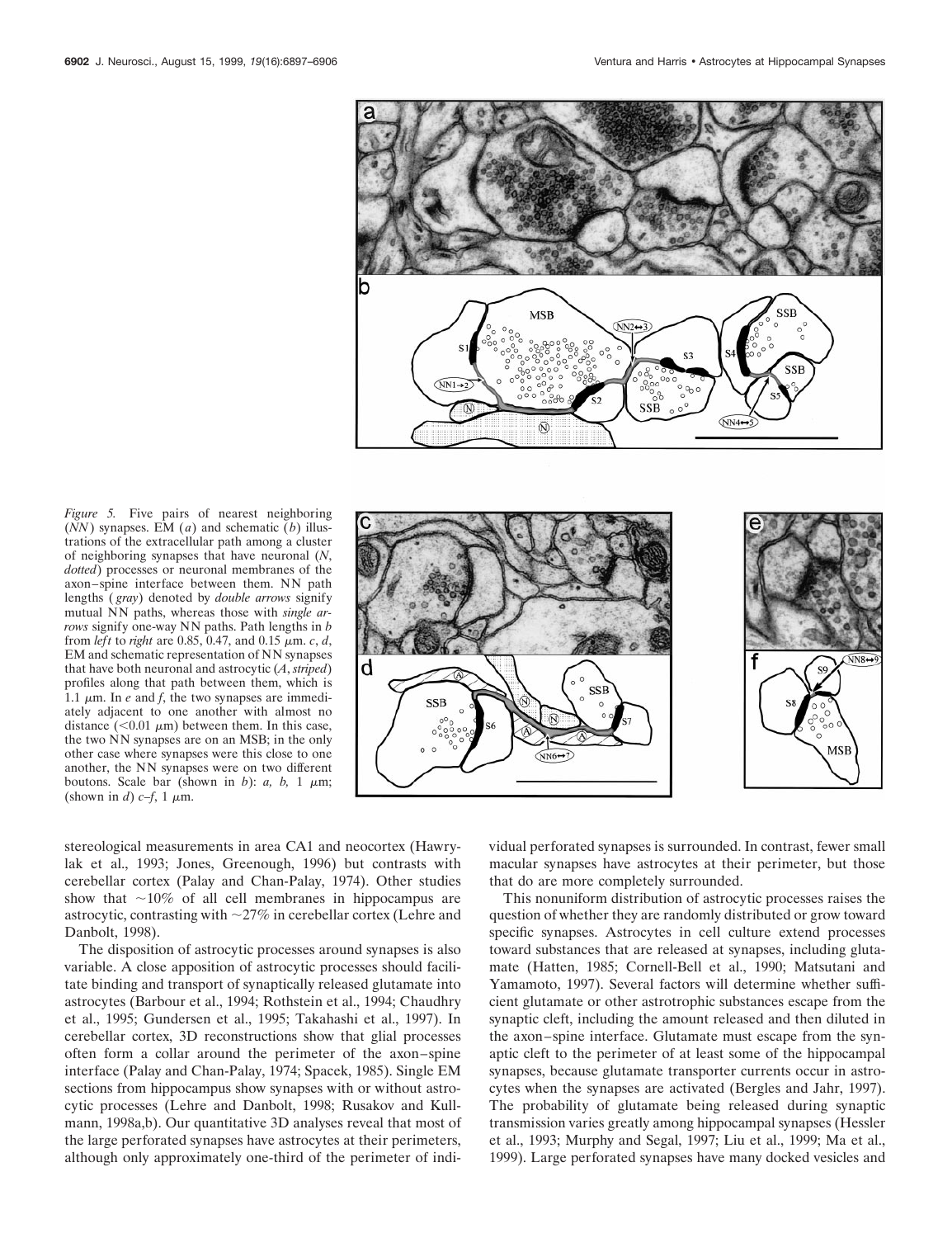

*Figure 6.* Percentage of synapses on SSBs and MSBs. *a*, Of the 229 synapses evaluated, 187 were on SSBs and 42 were on MSBs. *b*, Only 32 of the synapses on MSBs had the NNs within the series volume: 14 had their NN on the same MSB, whereas 18 had their NNs on a different bouton.

thus might have a high probability of release (Harris and Sultan, 1995), which could explain why almost 80% of them have some astrocytic processes at their perimeters. However, the large axon–spine interface might substantially dilute the glutamate, which might explain why only one-third of their perimeter is surrounded by astrocytic processes. The smaller macular synapses have fewer docked presynaptic vesicles and thus might have a lower probability of releasing glutamate (Harris and Sultan, 1995), which might explain why almost one-half of the smaller macular synapses do not have astrocytic processes at their perimeters. However, when glutamate is released from a small synapse, the small axon–spine interface will produce less dilution. Thus, glutamate released from a small synapse might escape from many parts of the perimeter (i.e., 47% on average). These observations are consistent with the hypothesis that astrocytic processes preferentially surround synapses that have more glutamate escaping from their perimeters.

Whether a particular synapse will sense the glutamate that



*Figure 7.* Distances and composition of processes along the paths between NN synapses. *a*, These measurements were obtained for 141 synapses. The mean edge-to-edge path length was  $0.42 \pm 0.2 \mu$ m, and the mean center-to-center path length was  $0.65 \pm 0.3$   $\mu$ m. *b*, Of these, the path between 48 NN synapses had both astrocytic and neuronal membrane along it, whereas 91 had neuronal but no astrocytic membrane; only two pairs of NN synapses had neither astrocytic nor neuronal membrane between them.

escapes from the perimeter of its neighbor depends on uptake and dilution in the extracellular space between them. Because most of the neighboring synapses occur on different presynaptic boutons, glutamate diffusing between them will reduce input specificity. The specific effect will depend on the precise location of the glutamate receptors at the edge or center of the PSD because of their different affinities for glutamate (Lujan et al., 1997) How well EM images represent the volume of ECS is controversial. Others have estimated that ECS should occupy  $\sim$ 20% of living brain volume (Nicholson and Sykova, 1998). Some of the ECS might be lost during processing of fixed tissue because the remaining ECS volume appears to be  $\leq 20\%$ , and there is a net 5–15% overall shrinkage in fixed brain (Hillman and Deutsch, 1978; Cragg, 1980; Schuz and Palm, 1989). Others suggest that there is no net shrinkage or loss of ECS in the EM images, and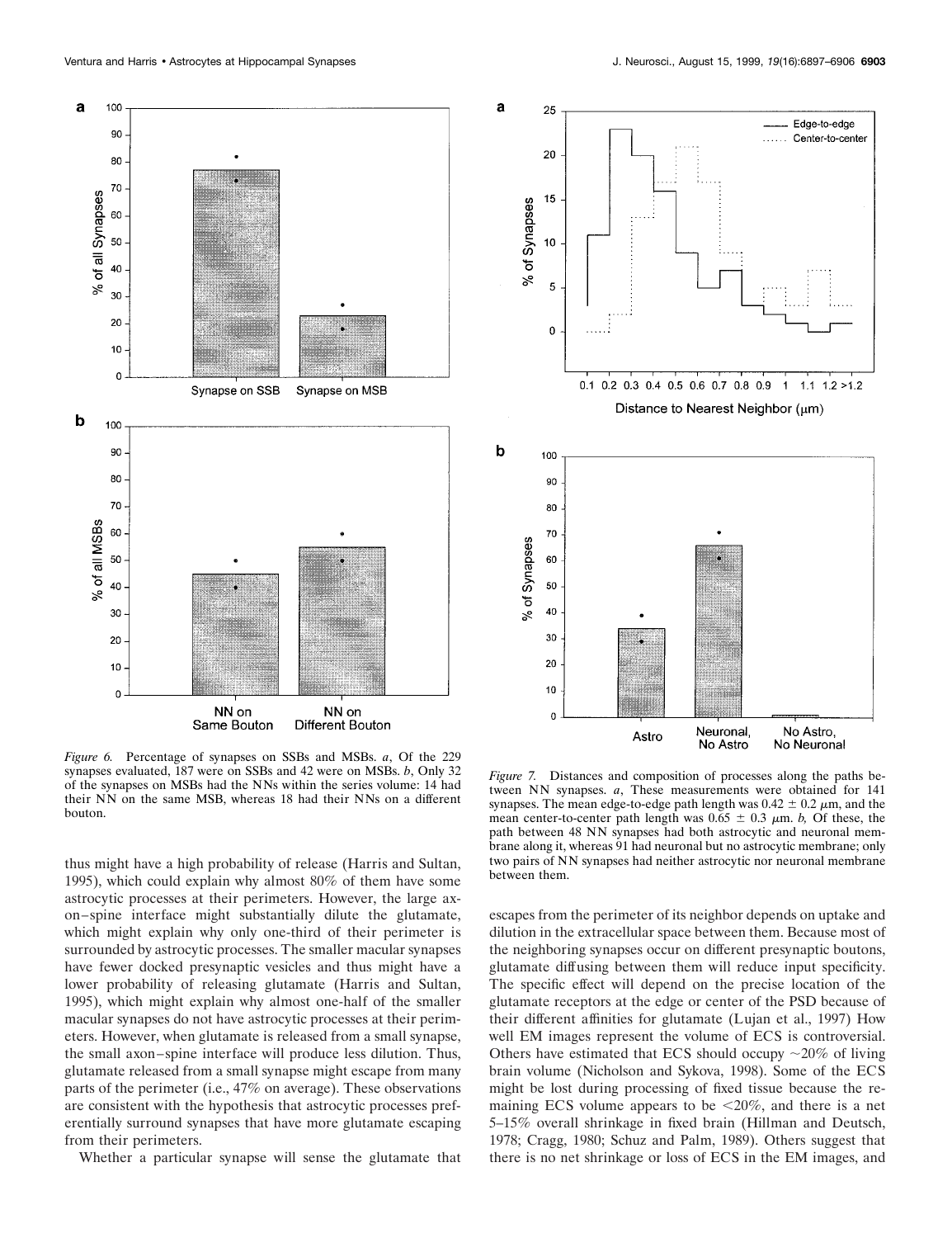

*Figure 8.* Hypothetical model depicting how the differential distribution of astrocytic processes at hippocampal synapses might reflect synaptic activity. *a*, A previously releasing synapse (*Synapse 1*) has an astrocytic process bordering its perimeter where glutamate might otherwise escape from the axon–spine interface. A synapse not releasing glutamate (*Synapse 2*, *dark gray*) has no astrocytes bordering its cleft. *b*, The astrocytic process has grown toward *Synapse 2* (no longer shaded) as changes in synaptic function have caused it to release sufficient glutamate so that some escapes from its perimeter.

thus the distances between synapses measured on EM sections might be reasonable estimates of the *in vivo* distances (Lehre and Danbolt, 1998). When the tortuous path through the ECS was measured in 3D, the mean center-to-center distance was  $0.65 \mu m$ in stratum radiatum of area CA1. In Rusakov and Kullmann (1998a,b), a linear distance of 0.436  $\mu$ m was calculated from stereological estimates of synapse density in stratum oriens, and when multiplied by their tortuosity factor of 1.34, this value

becomes 0.584  $\mu$ m. Results from the modeling that account for this uniform tortuosity and average linear distance between synapses suggest that the effect of glutamate, even at high-affinity glutamate receptors, will be reduced to  $\sim$ 17% (Rusakov and Kullmann, 1998a,b). No results have been presented for the larger distances between synapses, although it can be assumed that the effect of glutamate would be further diluted. Given the larger nearest neighboring distances between synapses in stratum radiatum, it is likely that only those receptors located at the edge of some of the PSDs will be exposed to appreciable amounts of glutamate that might have diffused from a neighboring synapse.

Physiological evidence for glutamate spillover between neighboring synapses is controversial. Early evidence for substantial glutamate spillover between hippocampal synapses was obtained in slices maintained at room temperature  $(\sim 25^{\circ}C)$ ; however, much less occurs at physiological temperatures ( $\sim$ 37°C) because of an increase in the activity or efficiency of glutamate transporters (Asztely et al., 1997). The surface density of glutamate transporters on hippocampal astrocytic membranes is high  $(\sim10,800)$  $\mu$ m<sup>2</sup>) (Lehre and Danbolt, 1998), but the rate of transport is slow (on the order of milliseconds). Thus, the main effect of astrocytic glutamate transporters on the submillisecond time scale will be to bind glutamate, thereby buffering it from the extracellular space (Diamond and Jahr, 1997; Rusakov and Kullmann, 1998a,b). If the astrocytes were the only source of glutamate binding and uptake, one would not expect temperature to have a profound effect on spillover because two-thirds of the neighboring CA1 synapses have no astrocytic processes between them.

One possible explanation is that neuronal glutamate transporters also remove glutamate from the axon–spine interface and ECS between neighboring synapses. Whole-cell recordings from CA1 pyramidal cells have not detected neuronal glutamate transporter currents (Bergles and Jahr, 1998). However, if the neuronal glutamate transporters are located at the synapse (Gundersen et al., 1993; Rothstein et al., 1994; Lehre and Danbolt, 1998), then whole-cell recordings made at the soma would not detect them. GLT1 was previously thought to be strictly an astrocytic glutamate transporter; however, a variant of the GLT1 transporter may also occur on neurons (Torp et al., 1994, 1997; Berger and Hediger, 1998; Chen et al., 1998; Eliasof et al., 1998). Recordings from CA1 pyramidal cells show that glutamate is cleared less quickly during synaptic activation from within the synaptic cleft in the GLT1  $(-/-)$  knockout mice (Tanaka et al., 1997) than in wild-type mice, which may be attributable to the absence of neuronal GLT1 at the axon–spine interface. Neuronal GLT1 might also regulate glutamate along the fine distal axonal and dendritic processes that separate neighboring synapses.

Another possibility is that only the synapses that are releasing substantial amounts of glutamate have astrocytic processes at their perimeters (Fig. 8*a*). Whole-cell recordings from hippocampal astrocytes show that astrocytic glutamate transporter currents increase in parallel with transiently elevated presynaptic release of neurotransmitter but do not remain elevated during LTP (Diamond et al., 1998; Luscher et al., 1998). Thus, the astrocytic processes are sampling synapses that are reliably releasing glutamate but do not have increased release during LTP. Other research suggests that LTP is partly or fully saturated at  $\sim$ 52% of hippocampal synapses, so that subsequent experimental manipulations produce little or no more LTP (Petersen et al., 1998). These synapses might account for the  $\sim$ 58% of hippocampal synapses that have astrocytic processes located at their perimeters. What about the synapses that have no astrocytic processes at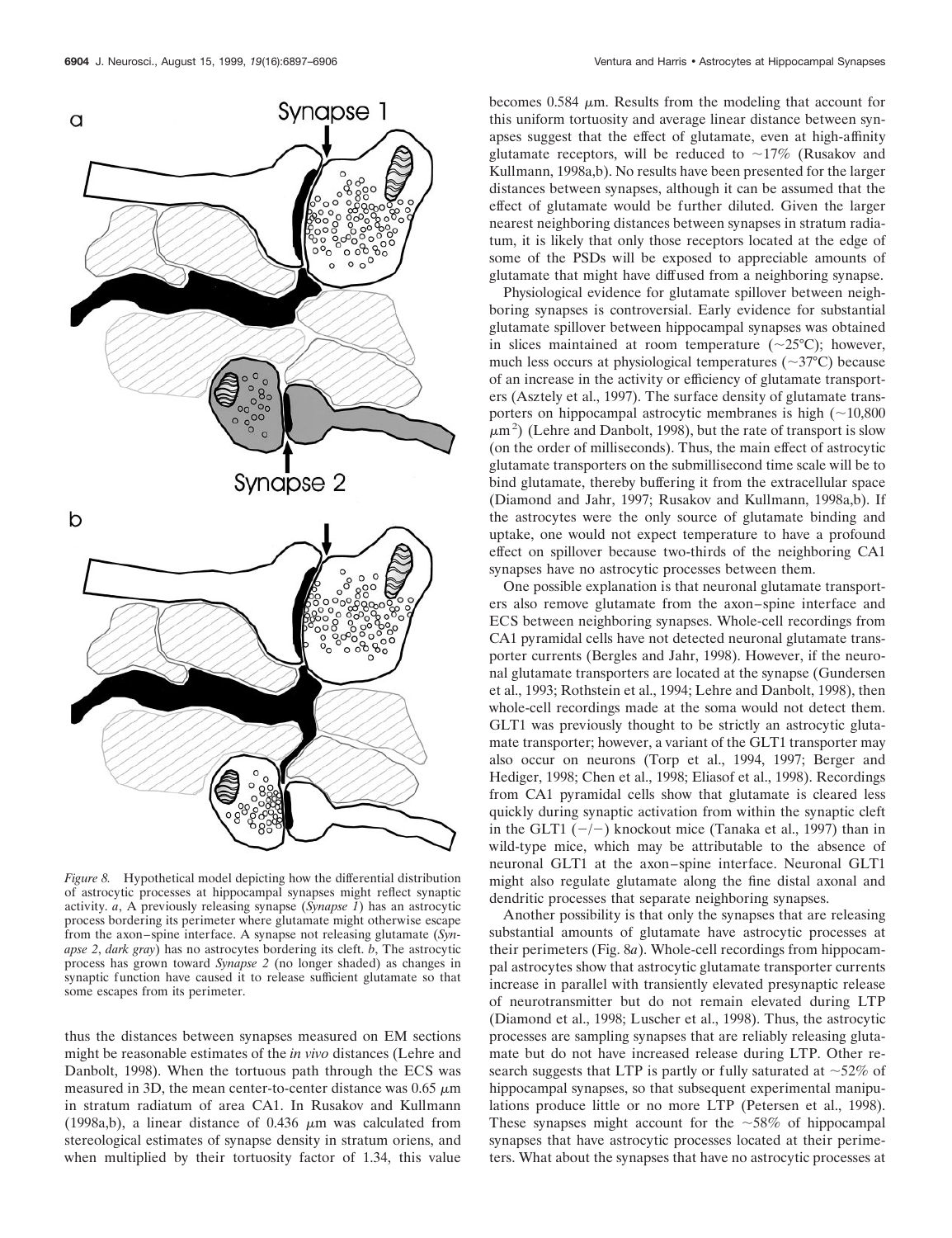their perimeters? They might undergo a change in the reliability or amount of glutamate released during synaptic plasticity (Stevens and Wang, 1994; Liu et al., 1999; Ma et al., 1999). As discussed above, astrocytic processes could grow toward a synapse once glutamate levels get high enough for escape to occur from its perimeter (Fig. 8*b*). If such an astrocytic response occurs quickly, or at low concentrations of extracellular glutamate, then the newly formed astrocytic processes might interrupt spillover and improve input specificity at newly functional synapses.

# **REFERENCES**

- Anderson BJ, Li X, Alcantara AA, Isaacs KR, Black JE, Greenough WT (1994) Glial hypertrophy is associated with synaptogenesis following motor-skill learning, but not with angiogenesis following exercise. Glia 11:73–80.
- Asztely F, Erdemli G, Kullmann DM (1997) Extrasynaptic glutamate spillover in the hippocampus: dependence on temperature and the role of active glutamate uptake. Neuron 18:281–293.
- Barbour B, Hausser M (1997) Intersynaptic diffusion of neurotransmitter. Trends Neurosci 20:377–384.
- Barbour B, Keller BU, Llano I, Marty A (1994) Prolonged presence of glutamate during excitatory synaptic transmission to cerebellar Purkinje cells. Neuron 12:1331–1343.
- Berger UV, Hediger MA (1998) Comparative analysis of glutamate transporter expression in rat brain using differential double in situ hybridization. Anat Embryol (Berl) 198:13–30.
- Bergles DE, Jahr CE (1997) Synaptic activation of glutamate transporters in hippocampal astrocytes. Neuron 19:1297–1308.
- Bergles DE, Jahr CE (1998) Glial contribution to glutamate uptake at Schaffer collateral–commissural synapses in the hippocampus. J Neurosci 18:7709–7716.
- Bergles DE, Dzubay JA, Jahr CE (1997) Glutamate transporter currents in bergmann glial cells follow the time course of extrasynaptic glutamate. Proc Natl Acad Sci USA 94:14821–14825.
- Chaudhry FA, Lehre KP, van Lookeren C, Ottersen OP, Danbolt NC, Storm-Mathisen J (1995) Glutamate transporters in glial plasma membranes: highly differentiated localizations revealed by quantitative ultrastructural immunocytochemistry. Neuron 15:711–720.
- Chen W, Hadley R, Gruber C, Irwin N, Rosenberg PA (1998) Glutamate transporter expression on rat forebrain neurons in culture. Soc Neurosci Abstr 825.5:2066.
- Choi DW (1988) Glutamate neurotoxicity and diseases of the nervous system. Neuron 1:623–634.
- Cornell-Bell AH, Finkbeiner SM, Cooper MS, Smith SJ (1990) Glutamate induces calcium waves in cultured astrocytes: long-range glial signaling. Science 247:470–473.
- Cragg B (1980) Preservation of extracellular space during fixation of the brain for electron microscopy. Tissue Cell 12:63–72.
- Diamond JS, Jahr CE (1997) Transporters buffer synaptically released glutamate on a submillisecond time scale. J Neurosci 17:4672–4687.
- Diamond JS, Bergles DE, Jahr CE (1998) Glutamate release monitored with astrocyte transporter currents during LTP. Neuron 21:425–433.
- Eliasof S, Arriza JL, Leighton BH, Kavanaugh MP, Amara SG (1998) Excitatory amino acid transporters of the salamander retina: identification, localization, and function. J Neurosci 18:698–712.
- Engert F, Bonhoeffer T (1997) Synapse specificity of long-term potentiation breaks down at short distances. Nature [Erratum (1997) 388:698] 388:279–284.
- Gundersen V, Danbolt NC, Ottersen OP, Storm-Mathisen J (1993) Demonstration of glutamate/aspartate uptake activity in nerve endings by use of antibodies recognizing exogenous D-aspartate. Neuroscience 57:97–111.
- Gundersen V, Shupliakov O, Brodin L, Ottersen OP, Storm-Mathisen J (1995) Quantification of excitatory amino acid uptake at intact glutamatergic synapses by immunocytochemistry of exogenous D-aspartate. J Neurosci 15:4417–4428.
- Harris KM (1995) How multiple-synapse boutons could preserve input specificity during an interneuronal spread of LTP. Trends Neurosci 18:365–369.
- Harris KM, Rosenberg PA (1993) Localization of synapses in rat cortical cultures. Neuroscience 53:495–508.
- Harris KM, Stevens JK (1989) Dendritic spines of CA1 pyramidal cells

in the rat hippocampus: serial electron microscopy with reference to their biophysical characteristics. J Neurosci 9:2982–2997.

- Harris KM, Sultan P (1995) Variation in number, location, and size of synaptic vesicles provides an anatomical basis for the non-uniform probability of release at hippocampal CA1 synapses. J Neuropharmacol 34:1387–1395.
- Harris KM, Jensen FE, Tsao B (1992) Three-dimensional structure of dendritic spines and synapses in rat hippocampus (CA1) at postnatal day 15 and adult ages: implications for the maturation of synaptic physiology and long-term potentiation. J Neurosci 12:2685–2705.
- Hatten ME (1985) Neuronal regulation of astroglial morphology and proliferation in vitro. J Cell Biol 100:384–396.
- Hawrylak N, Chang FL, Greenough WT (1993) Astrocytic and synaptic response to kindling in hippocampal subfield CA1. II. Synaptogenesis and astrocytic process increases to in vivo kindling. Brain Res 603:309–316.
- Hessler NA, Shirke AM, Malinow R (1993) The probability of transmitter release at a mammalian central synapse. Nature 366:569–572.
- Hillman H, Deutsch K (1978) Area changes in slices of rat brain during preparation for histology or electron microscopy. J Microsc 114:77–84.
- Jones TA, Greenough WT (1996) Ultrastructural evidence for increased contact between astrocytes and synapses in rats reared in a complex environment. Neurobiol Learn Mem 65:48–56.
- Kullmann DM, Asztely F (1998) Extrasynaptic glutamate spillover in the hippocampus: evidence and implications. Trends Neurosci 21:8–14.
- Kullmann DM, Erdemli G, Asztely F (1996) LTP of AMPA and NMDA receptor-mediated signals: evidence for presynaptic expression and extrasynaptic glutamate spill-over. Neuron 17:461–474.
- Laming PR, Sykova E, Reichenbach A, Hatton GI, Bauer H (1998) Glial cells: their role in behaviour. Cambridge, UK: Cambridge UP.
- Lehre KP, Danbolt NC (1998) The number of glutamate transporter subtype molecules at glutamatergic synapses: chemical and stereological quantification in young adult rat brain. J Neurosci 18:8751–8757.
- Linden DJ (1997) Long-term potentiation of glial synaptic currents in cerebellar culture. Neuron 18:983–994.
- Linden DJ (1998) Synaptically evoked glutamate transport currents may be used to detect the expression of long-term potentiation in cerebellar culture. J Neurophysiol 79:3151–3156.
- Liu G, Choi S, Tsien RW (1999) Variability of neurotransmitter concentration and nonsaturation of postsynaptic AMPA receptors at synapses in hippocampal cultures and slices. Neuron 22:395–409.
- Lujan R, Roberts JD, Shigemoto R, Ohishi H, Somogyi P (1997) Differential plasma membrane distribution of metabotropic glutamate receptors mGluR1 alpha, mGluR2 and mGluR5, relative to neurotransmitter release sites. J Chem Neuroanat 13:219–241.
- Luscher C, Malenka RC, Nicoll RA (1998) Monitoring glutamate release during LTP with glial transporter currents. Neuron 21:435–441.
- Ma L, Zablow L, Kandel ER, Siegelbaum SA (1999) Cyclic AMP induces functional presynaptic boutons in hippocampal CA3- CA1 neuronal cultures. Nat Neurosci 2:24–30.
- Malenka RC, Nicoll RA (1997) Silent synapses speak up. Neuron 19:473–476.
- Matsutani S, Yamamoto N (1997) Neuronal regulation of astrocyte morphology in vitro is mediated by GABAergic signaling. Glia 20:1–9.
- Mennerick S, Benz A, Zorumski CF (1996) Components of glial responses to exogenous and synaptic glutamate in rat hippocampal microcultures. J Neurosci 16:55–64.
- Murphy DD, Segal M (1997) Morphological plasticity of dendritic spines in central neurons is mediated by activation of cAMP response element binding protein. Proc Natl Acad Sci USA 94:1482–1487.
- Nicholson C, Sykova E (1998) Extracellular space structure revealed by diffusion analysis. Trends Neurosci 21:207–215.
- Palay SL, Chan-Palay V (1974) Cerebellar cortex: cytology and organization. New York: Springer.
- Parpura V, Basarsky TA, Liu F, Jeftinija K, Jeftinija S, Haydon PG (1994) Glutamate-mediated astrocyte-neuron signalling. Nature 369:744–747.
- Peters A, Palay SL, Webster H (1991) The fine structure of the nervous system: the neurons and supporting cells. Philadelphia: W. B. Saunders.
- Petersen CC, Malenka RC, Nicoll RA, Hopfield JJ (1998) All-or-none potentiation at CA3-CA1 synapses. Proc Natl Acad Sci USA 95:4732–4737.
- Pfrieger FW, Barres BA (1996) New views on synapse-glia interactions. Curr Opin Neurobiol 6:615–621.